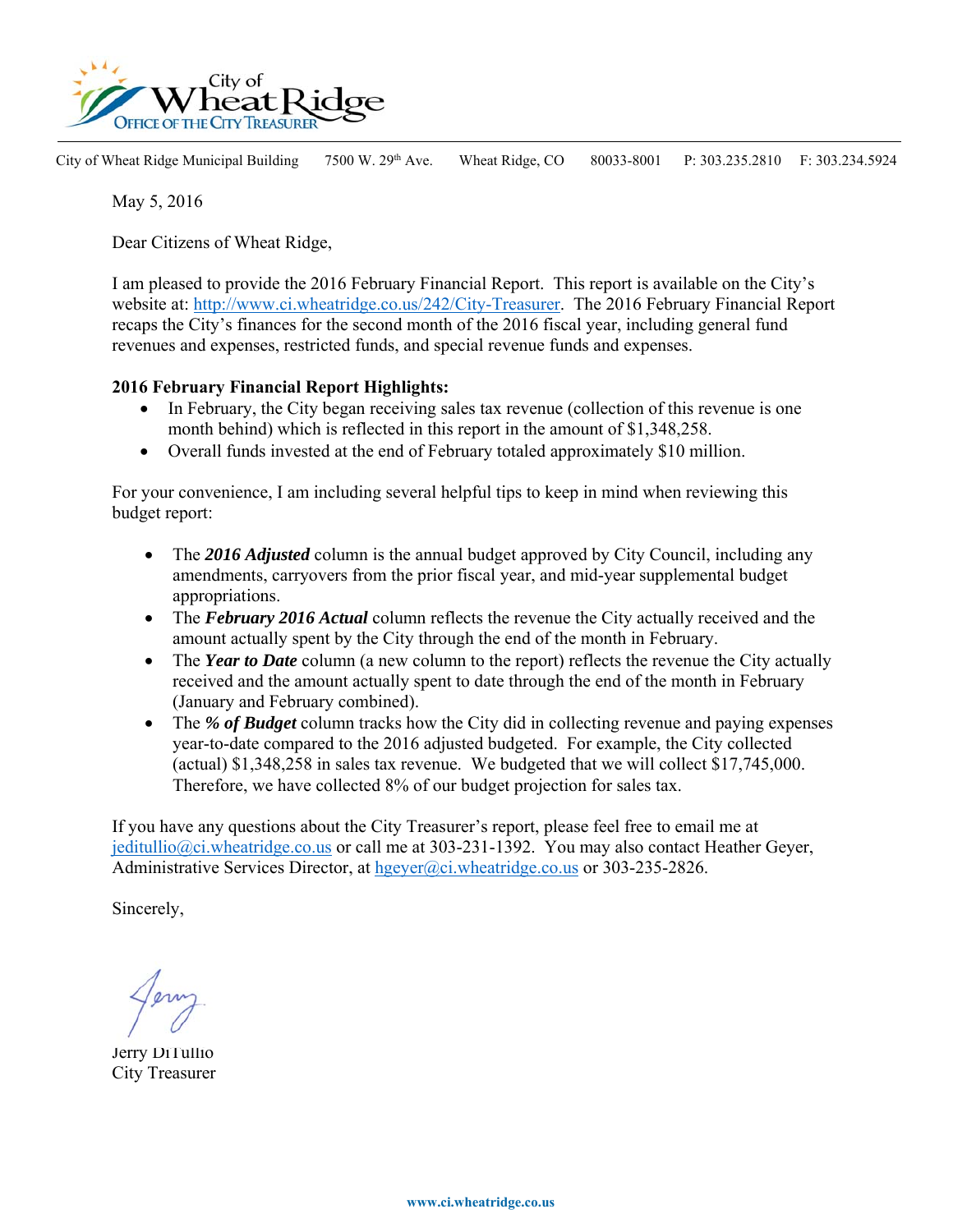

| <b>City Treasurer Financial Report - February 29, 2016</b> |                       |                 |             |               |
|------------------------------------------------------------|-----------------------|-----------------|-------------|---------------|
|                                                            | 2016                  | <b>Feb 2016</b> | Year To     | % of          |
|                                                            | Adjusted <sup>1</sup> | <b>Actual</b>   | <b>Date</b> | <b>Budget</b> |

The new monthly City Treasurer's Report uses the existing monthly financial report prepared by the Accounting Division and provides a budget comparison based on the annual total budget amount for revenues and expenditures and the monthly amount. Additionally, information on City restricted funds and a summary of investments is included in this report. The 2016 City Budget can be found online at: http://www.ci.wheatridge.co.us/115/City-Budget

## **SECTION 1: GENERAL FUND REVENUES**

| <b>SALES TAXES</b>                                    |              |             |             |           |
|-------------------------------------------------------|--------------|-------------|-------------|-----------|
| Sales Tax                                             | \$17,745,000 | \$1,348,258 | \$1,348,258 | 8%        |
| Sales Tax Audit Revenue                               | \$477,000    | \$0         | \$0         | 0%        |
| TIF - Wheat Ridge Cyclery <sup>2</sup>                | \$40,000     | \$684       | \$2,437     | 6%        |
| ESTIP - Liquid Art Works (Colorado Plus) <sup>2</sup> | \$25,000     | \$1,953     | \$3,696     | 15%       |
| ESTIP - Muscle Masster <sup>2</sup>                   | \$7,000      | \$524       | \$1,047     | 15%       |
| ESTIP - Walrus (West 29th Ave Rest) <sup>2</sup>      | \$10,000     | \$415       | \$844       | 8%        |
| TIF - Kipling Ridge <sup>2</sup>                      | \$520,000    | \$37,096    | \$78,811    | 15%       |
| TIF - WR Corners <sup>2</sup>                         | \$200,000    | \$0         | \$0         | 0%        |
| <b>TOTAL SALES TAXES</b>                              | \$19,024,000 | \$1,388,930 | \$1,435,092 | 8%        |
| <b>OTHER TAXES</b>                                    |              |             |             |           |
| Real Property Tax                                     | \$760,000    | \$6,865     | \$6,855     | 1%        |
| <b>Liquor Occupational Tax</b>                        | \$58,000     | \$10,170    | \$21,070    | 36%       |
| Auto Ownership Tax                                    | \$60,000     | \$5,382     | \$5,382     | 9%        |
| <b>Xcel Franchise Tax</b>                             | \$1,350,000  | \$0         | \$0         | 0%        |
| <b>Telephone Occupation Tax</b>                       | \$400,000    | \$37,340    | \$53,221    | 13%       |
| Lodgers Tax                                           | \$750,000    | \$40,046    | \$40,046    | 5%        |
| <b>Admissions Amusement Tax</b>                       | \$43,500     | \$3,609     | \$3,609     | 8%        |
| <b>TOTAL OTHER TAXES</b>                              | \$3,421,500  | \$103,411   | \$130,183   | 4%        |
| <b>USE TAXES</b>                                      |              |             |             |           |
| Use Tax - Retail/Professional                         | \$700,000    | \$76,561    | \$76,561    | 11%       |
| Use Tax - Building                                    | \$1,100,000  | \$62,774    | \$125,508   | 11%       |
| Use Tax - Auto                                        | \$1,700,000  | \$0         | \$0         | <u>0%</u> |
| <b>TOTAL USE TAXES</b>                                | \$3,500,000  | \$139,335   | \$202,069   | 6%        |
|                                                       |              |             |             |           |
| <b>LICENSE</b>                                        |              |             |             |           |
| <b>Amusement Machine License</b>                      | \$6,600      | \$0         | \$0         | 0%        |
| <b>Arborist License</b>                               | \$1,700      | \$125       | \$1,350     | 79%       |
| <b>Contractors License</b>                            | \$125,000    | \$11,825    | \$23,850    | 19%       |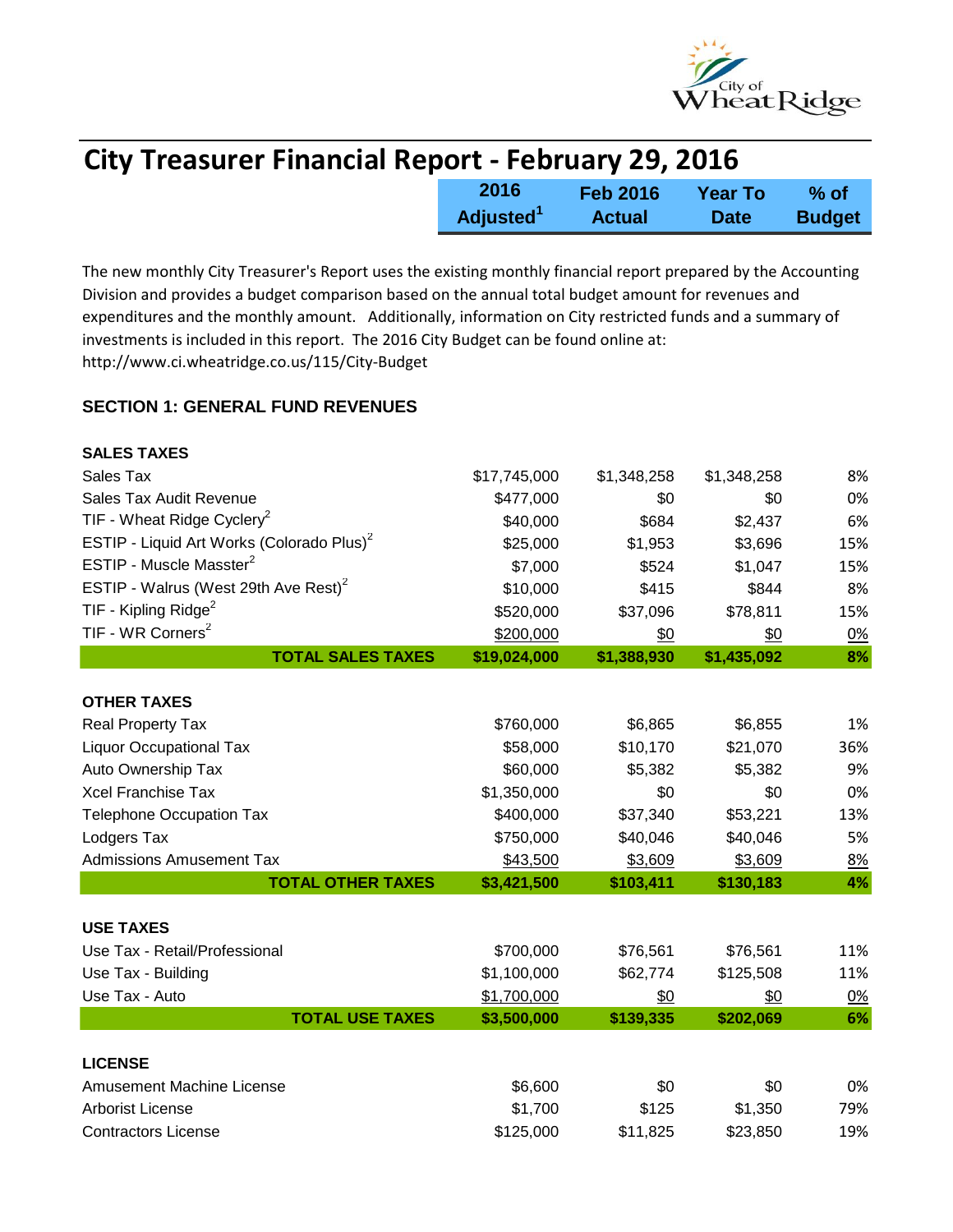

| <b>City Treasurer Financial Report - February 29, 2016</b> |                                           |               |             |                       |
|------------------------------------------------------------|-------------------------------------------|---------------|-------------|-----------------------|
|                                                            | 2016<br><b>Feb 2016</b><br><b>Year To</b> |               |             |                       |
|                                                            | Adjusted <sup>1</sup>                     | <b>Actual</b> | <b>Date</b> | % of<br><b>Budget</b> |
| Liquor License Fee                                         | \$18,000                                  | \$1,799       | \$2,906     | 16%                   |
| <b>Building Permits</b>                                    | \$800,000                                 | \$43,942      | \$77,162    | 10%                   |
| <b>Street Cut Permits</b>                                  | \$160,000                                 | \$55,354      | \$89,358    | 56%                   |
| <b>Cable TV Permits</b>                                    | \$365,000                                 | \$0           | \$0         | 0%                    |
| <b>Elevator Inspection Fees</b>                            | \$28,000                                  | \$1,840       | \$27,370    | 98%                   |
| Pawn Shop License Fees                                     | \$10,000                                  | \$0           | \$10,000    | 100%                  |
| <b>Business License Fees</b>                               | \$85,000                                  | \$7,564       | \$66,360    | 78%                   |
| <b>TOTAL LICENSE</b>                                       | \$1,599,300                               | \$122,448     | \$298,357   | 19%                   |
| <b>INTERGOVERNMENTAL</b>                                   |                                           |               |             |                       |
| Cigarette Tax                                              | \$84,000                                  | \$6,691       | \$6,691     | 8%                    |
| County Road and Bridge                                     | \$280,000                                 | \$0           | \$0         | 0%                    |
| Arvada Ridge Redevelopment                                 | \$100,000                                 | \$0           | \$0         | 0%                    |
| <b>Highway Users Tax</b>                                   | \$1,050,000                               | \$0           | \$0         | 0%                    |
| Motor Vehicle Registration                                 | \$119,000                                 | \$9,703       | \$9,703     | 8%                    |
| Wheat Ridge Fire Radio                                     | \$31,500                                  | \$0           | \$0         | 0%                    |
| E911 Reimbursements                                        | \$59,500                                  | \$0           | \$0         | 0%                    |
| <b>EPA Brownfields Grant</b>                               | \$79,000                                  | \$6,786       | \$6,786     | 9%                    |
| Police - CATPA Auto Theft Grant                            | \$84,500                                  | \$0           | \$0         | 0%                    |
| Police - Seat Belt Safety Grant                            | \$2,500                                   | \$0           | \$0         | 0%                    |
| Police - Drug Overtime Grant                               | \$20,000                                  | \$0           | \$0         | 0%                    |
| Police - Bryne Grant                                       | \$11,454                                  | \$0           | \$0         | 0%                    |
| Police - Child Safety Grant                                | \$5,000                                   | \$0           | \$0         | 0%                    |
| Police - Ballistic Vest Grant                              | \$7,500                                   | \$0           | \$0         | 0%                    |
| Police - LEAF Grant                                        | \$17,500                                  | \$0           | \$0         | 0%                    |
| Police-HVIDE                                               | \$11,500                                  | \$168         | \$693       | 6%                    |
| Police-2016 Post Grant                                     | \$7,500                                   | \$0           | \$0         | 0%                    |
| <b>TOTAL INTERGOVERNMENTAL</b>                             | \$1,970,454                               | \$23,349      | \$23,873    | 1%                    |
|                                                            |                                           |               |             |                       |
| <b>SERVICES</b>                                            |                                           |               |             |                       |
| <b>Zoning Applications</b>                                 | \$42,400                                  | \$200         | \$1,612     | 4%                    |
| <b>Planning Reimbursement Fees</b>                         | \$3,000                                   | \$0           | \$226       | 8%                    |
| <b>Engineering Fees</b>                                    | \$14,000                                  | \$300         | \$24,091    | 172%                  |
| Misc. Zoning Fees                                          | \$1,000                                   | \$101         | \$101       | 10%                   |
| <b>Plan Review Fees</b>                                    | \$225,000                                 | \$14,163      | \$28,213    | 13%                   |
| <b>Pavilion/Park Rental Revenue</b>                        | \$25,500                                  | \$1,975       | \$4,475     | 18%                   |
| <b>Athletics Revenue</b>                                   | \$119,430                                 | \$13,637      | \$26,980    | 23%                   |
| <b>Active Adult Center Revenue</b>                         | \$202,600                                 | \$13,908      | \$26,903    | 13%                   |
| <b>Parks Historic Facilities</b>                           | \$21,500                                  | \$875         | \$1,850     | 9%                    |
| Gen. Prog. Revenue                                         | \$166,510                                 | \$16,311      | \$24,856    | 15%                   |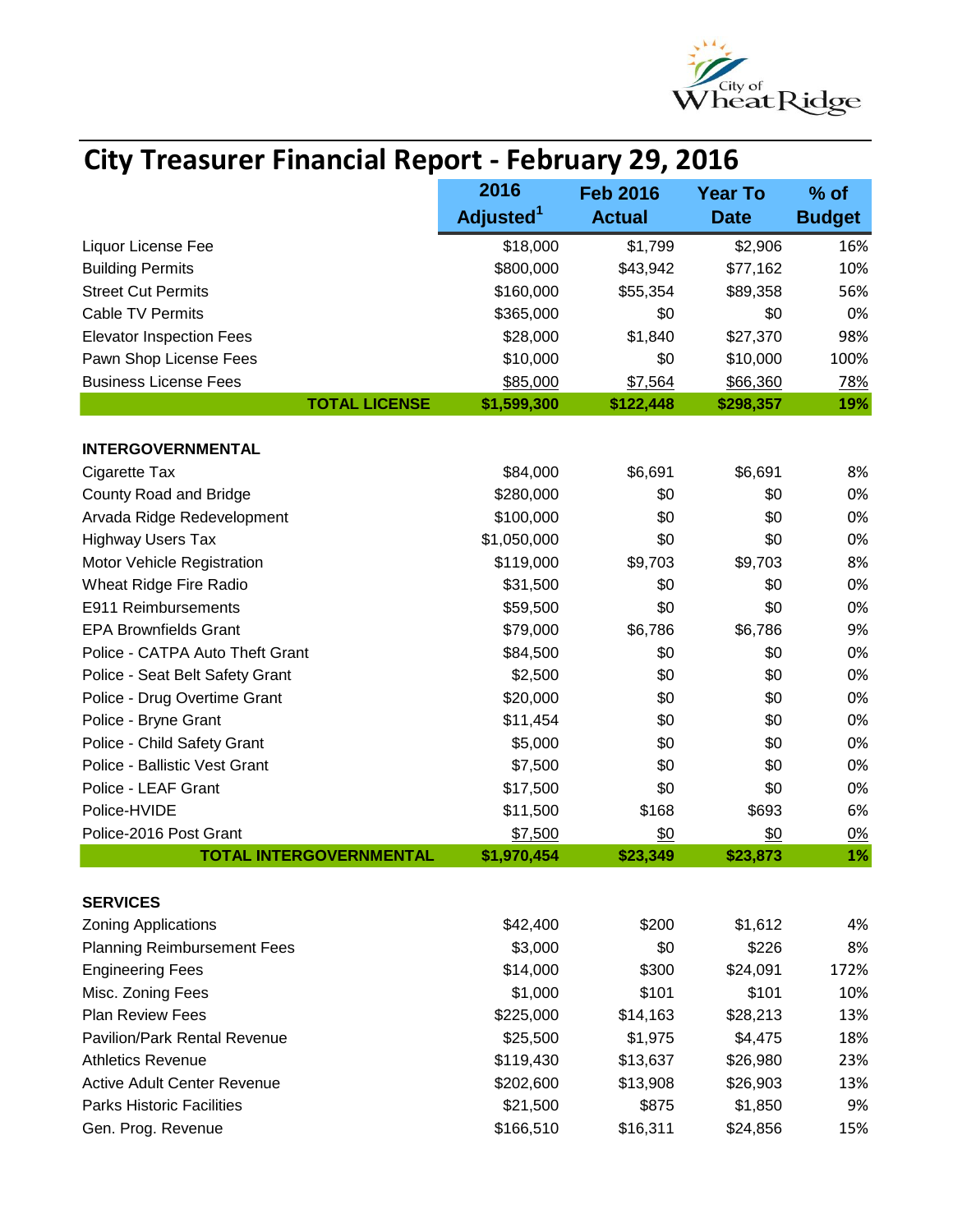

| <b>City Treasurer Financial Report - February 29, 2016</b> |                       |                     |                      |                   |
|------------------------------------------------------------|-----------------------|---------------------|----------------------|-------------------|
|                                                            | 2016                  | <b>Feb 2016</b>     | <b>Year To</b>       | $%$ of            |
|                                                            | Adjusted <sup>1</sup> | <b>Actual</b>       | <b>Date</b>          | <b>Budget</b>     |
| Anderson Building Revenue                                  | \$11,000              | \$1,310             | \$1,805              | 16%               |
| <b>Outdoor Swimming Fees</b>                               | \$146,100             | \$70                | \$70                 | 0%                |
| Retail Marijuana Fees                                      | \$130,000             | \$12,266            | \$28,913             | 22%               |
| <b>Police Report Fees</b>                                  | \$15,000              | \$1,087             | \$2,020              | 13%               |
| Pawn Shop Ticket Fees                                      | \$20,000              | \$0                 | \$0                  | 0%                |
| Sex Offender Registration                                  | \$7,000               | \$530               | \$1,455              | 21%               |
| <b>Police Drug Destruction Fees</b>                        | \$200                 | \$10                | \$10                 | 5%                |
| <b>Police Fees</b>                                         | \$5,000               | \$253               | \$783                | 16%               |
| <b>Police Duty Reimbursement</b>                           | \$20,000              | \$0                 | \$0                  | <u>0%</u>         |
| <b>TOTAL SERVICES</b>                                      | \$1,175,240           | \$76,995            | \$174,363            | 15%               |
|                                                            |                       |                     |                      |                   |
| <b>FINES &amp; FORFEITURES</b>                             |                       |                     |                      |                   |
| <b>Municipal Court Fines</b>                               | \$110,000             | \$9,227             | \$18,001             | 16%               |
| <b>Nuisance Violations Fees</b>                            | \$50,000              | \$610               | \$1,529              | 3%                |
| <b>Handicap Parking Fees</b><br><b>Traffic</b>             | \$750                 | \$225               | \$225                | 30%               |
|                                                            | \$425,000             | \$40,425            | \$78,765             | 19%               |
| General                                                    | \$60,000              | \$5,030             | \$7,498              | 12%               |
| Other                                                      | \$18,000              | \$1,010             | \$2,125              | 12%               |
| Parking<br>No Proof of Insurance                           | \$7,000               | \$325               | \$555                | 8%                |
| <b>TOTAL FINE &amp; FORFEITURES</b>                        | \$15,000<br>\$685,750 | \$1,853<br>\$58,704 | \$2,778<br>\$111,475 | <u>19%</u><br>16% |
|                                                            |                       |                     |                      |                   |
| <b>INTEREST</b>                                            |                       |                     |                      |                   |
| <b>Interest Earnings</b>                                   | \$50,000              | \$4,140             | \$4,316              | <u>9%</u>         |
| <b>TOTAL INTEREST</b>                                      | \$50,000              | \$4,140             | \$4,316              | 9%                |
| <b>OTHER</b>                                               |                       |                     |                      |                   |
| Cable Peg Fees                                             | \$38,000              | \$0                 | \$0                  | 0%                |
| Xcel Solar Garden Credits                                  | \$50,000              | \$3,063             | \$4,050              | 8%                |
| Miscellaneous Income                                       | \$485,000             | \$13,373            | \$19,002             | <u>4%</u>         |
| <b>TOTAL OTHER</b>                                         | \$573,000             | \$16,436            | \$23,052             | 4%                |
|                                                            |                       |                     |                      |                   |
| <b>Total General Fund</b>                                  | \$31,999,244          | \$1,933,748         | \$2,402,781          | 8%                |
| <b>Fund Balance Carryover</b>                              | \$8,271,981           | \$0                 | \$8,951,966          |                   |
| <b>Total Funds Available</b>                               | \$40,271,225          | \$1,933,748         | \$11,354,747         |                   |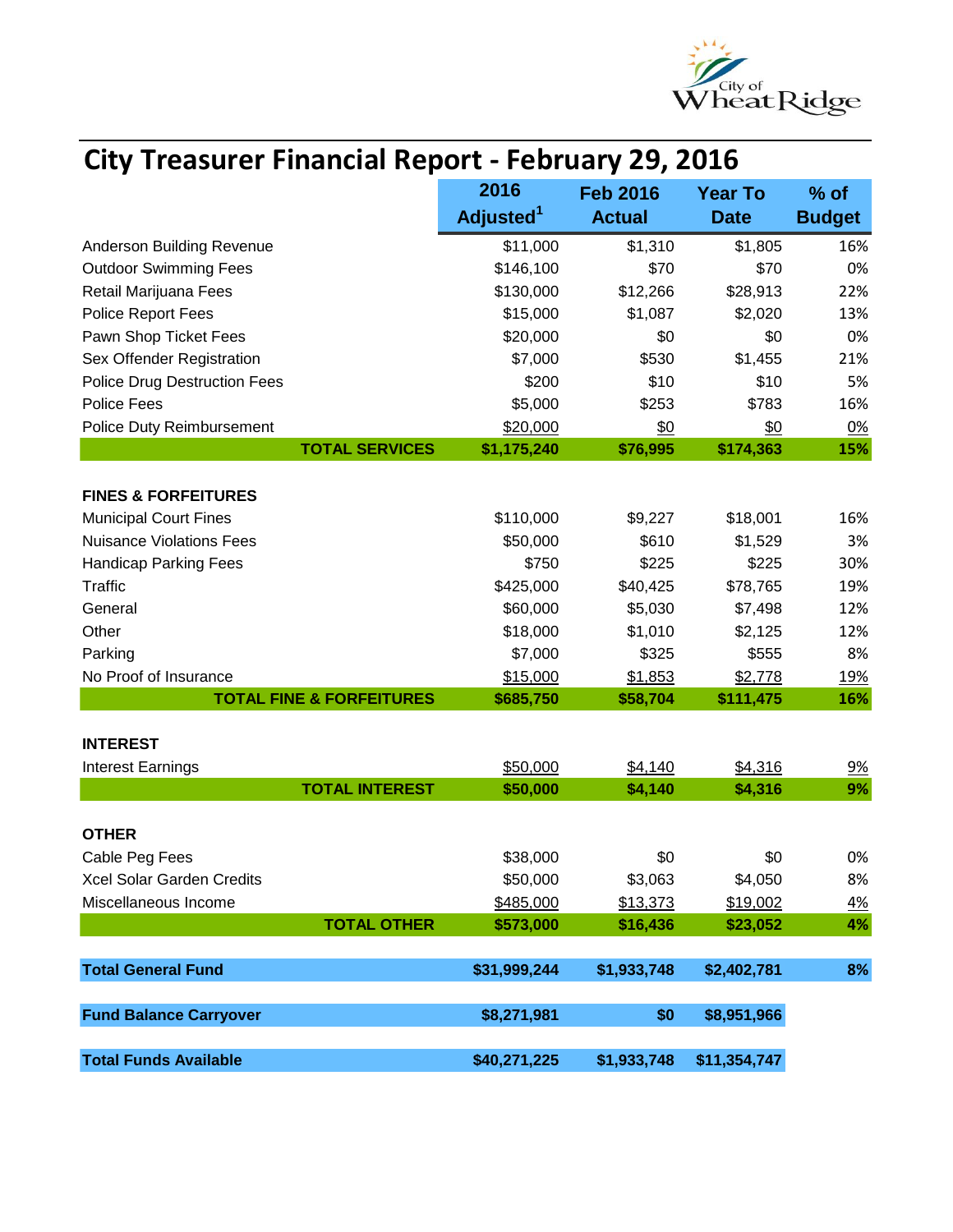

| <b>City Treasurer Financial Report - February 29, 2016</b> |                       |                                   |             |                         |
|------------------------------------------------------------|-----------------------|-----------------------------------|-------------|-------------------------|
|                                                            | 2016                  | <b>Feb 2016</b><br><b>Year To</b> |             |                         |
|                                                            | Adjusted <sup>1</sup> | <b>Actual</b>                     | <b>Date</b> | $%$ of<br><b>Budget</b> |
| <b>SECTION 2: GENERAL FUND EXPENDITURES</b>                |                       |                                   |             |                         |
| Legislative                                                |                       |                                   |             |                         |
| Legislative Services                                       | \$440,315             | \$22,093                          | \$236,500   | 54%                     |
| <b>Total</b>                                               | \$440,315             | \$22,093                          | \$236,500   | 54%                     |
| <b>City Manager's Office</b>                               |                       |                                   |             |                         |
| <b>City Manager</b>                                        | \$304,925             | \$21,675                          | \$38,175    | 13%                     |
| <b>Economic Development</b>                                | \$1,760,378           | \$128,132                         | \$458,173   | 26%                     |
| <b>Total</b>                                               | \$2,065,303           | \$149,806                         | \$496,348   | 24%                     |
| <b>City Attorney</b>                                       |                       |                                   |             |                         |
| <b>City Attorney</b>                                       | \$298,000             | \$24,670                          | \$24,670    | 8%                      |
| <b>Total</b>                                               | \$298,000             | \$24,670                          | \$24,670    | 8%                      |
| <b>City Clerk's Office</b>                                 |                       |                                   |             |                         |
| <b>City Clerk</b>                                          | \$156,199             | \$17,607                          | \$24,340    | <u>16%</u>              |
| <b>Total</b>                                               | \$156,199             | \$17,607                          | \$24,340    | 16%                     |
| <b>City Treasurer</b>                                      |                       |                                   |             |                         |
| <b>City Treasurer</b>                                      | \$43,278              | \$2,701                           | \$6,265     | <u>14%</u>              |
| <b>Total</b>                                               | \$43,278              | \$2,701                           | \$6,265     | 14%                     |
| <b>Central Charges</b>                                     |                       |                                   |             |                         |
| <b>Central Charges</b>                                     | \$3,182,356           | \$174,301                         | \$983,714   | 31%                     |
| <b>Total</b>                                               | \$3,182,356           | \$174,301                         | \$983,714   | 31%                     |
| <b>Municipal Court</b>                                     |                       |                                   |             |                         |
| <b>Municipal Court</b>                                     | \$877,333             | \$62,255                          | \$121,297   | <u>14%</u>              |
| <b>Total</b>                                               | \$877,333             | \$62,255                          | \$121,297   | 14%                     |
| <b>Administrative Services</b>                             |                       |                                   |             |                         |
| Administration                                             | \$366,636             | \$31,782                          | \$58,811    | 16%                     |
| <b>Public Information</b>                                  | \$314,656             | \$31,043                          | \$54,524    | 17%                     |
| Finance                                                    | \$302,449             | \$26,358                          | \$45,477    | 15%                     |
| Human Resources                                            | \$551,878             | \$41,964                          | \$82,938    | 15%                     |
| Sales Tax                                                  | \$317,416             | \$18,207                          | \$30,978    | 10%                     |
| <b>Purchasing and Contracting</b>                          | \$123,176             | \$7,970                           | \$15,617    | 13%                     |
| Information Technology                                     | \$1,628,609           | \$197,448                         | \$295,527   | <u>18%</u>              |
| <b>Total</b>                                               | \$3,604,820           | \$354,773                         | \$583,870   | 16%                     |
| <b>Community Development</b>                               |                       |                                   |             |                         |
| Administration                                             | \$216,267             | \$16,070                          | \$31,963    | 15%                     |
| Planning                                                   | \$246,895             | \$18,410                          | \$35,012    | 14%                     |
| <b>Building</b>                                            | \$521,605             | \$41,019                          | \$54,594    | 10%                     |
| Long Range Planning                                        | \$225,736             | \$13,253                          | \$17,239    | 8%                      |
| <b>Total</b>                                               | \$1,210,503           | \$88,752                          | \$138,807   | 11%                     |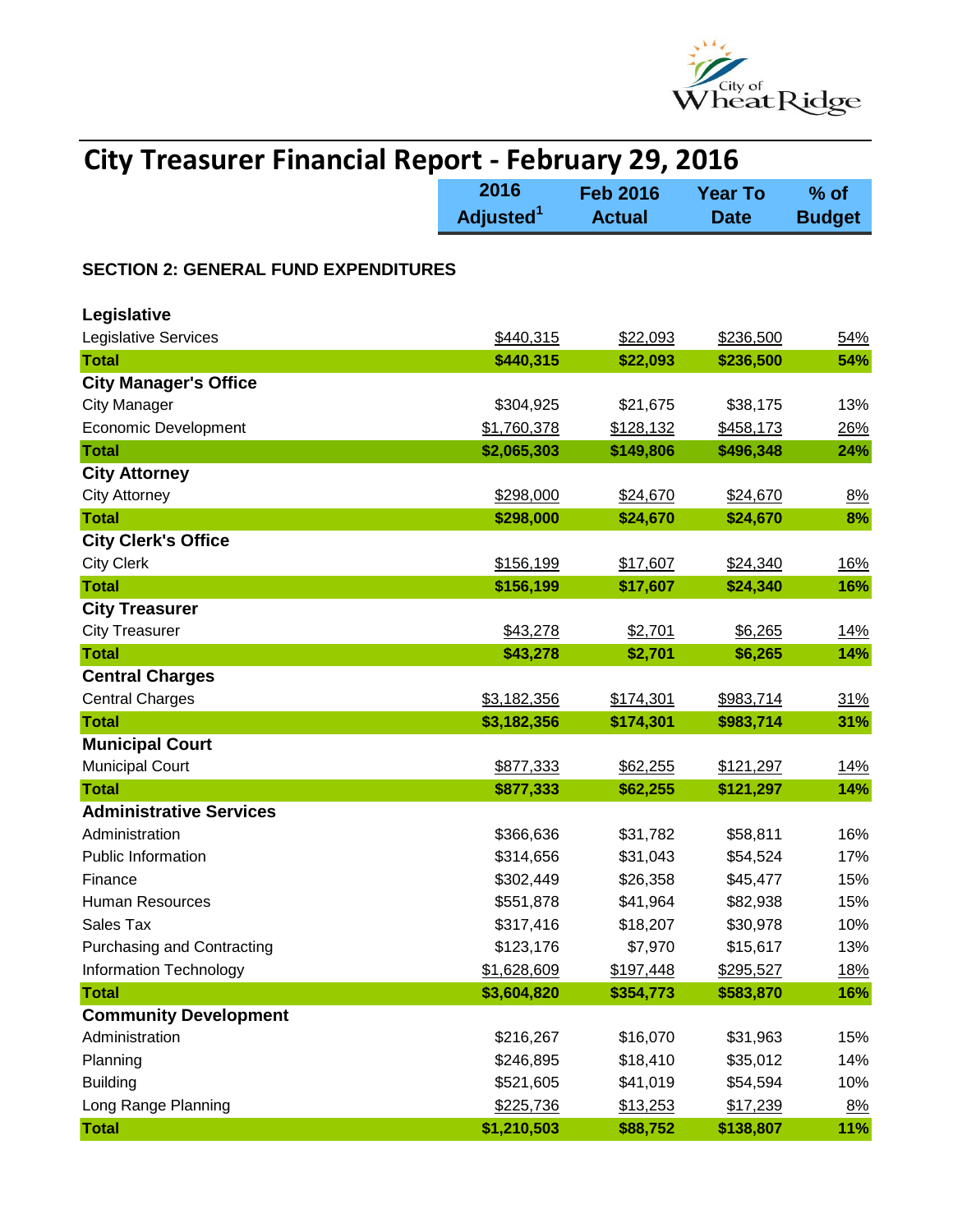

| <b>City Treasurer Financial Report - February 29, 2016</b> |                       |          |                 |                |               |
|------------------------------------------------------------|-----------------------|----------|-----------------|----------------|---------------|
|                                                            | 2016                  |          | <b>Feb 2016</b> | <b>Year To</b> | $%$ of        |
|                                                            | Adjusted <sup>1</sup> |          | <b>Actual</b>   | <b>Date</b>    | <b>Budget</b> |
| <b>Police</b>                                              |                       |          |                 |                |               |
| Administration                                             | \$864,206             |          | \$88,699        | \$139,554      | 16%           |
| Grants                                                     | \$129,072             |          | \$10,697        | \$20,118       | 16%           |
| <b>Community Services Team</b>                             | \$407,860             |          | \$18,174        | \$109,167      | 27%           |
| <b>Communications Center</b>                               | \$924,709             |          | \$59,063        | \$108,278      | 12%           |
| <b>Crime Prevention Team</b>                               | \$237,644             |          | \$19,072        | \$39,170       | 16%           |
| Records Team                                               | \$358,915             |          | \$26,507        | \$55,988       | 16%           |
| Training and Accreditation                                 | \$301,479             |          | \$29,351        | \$36,451       | 12%           |
| Patrol                                                     | \$4,058,146           |          | \$343,499       | \$690,476      | 17%           |
| <b>Investigations Bureau</b>                               | \$2,221,775           |          | \$174,996       | \$338,373      | 15%           |
| Crime & Traffic Team                                       | \$440,285             |          | \$28,715        | \$59,517       | <u>14%</u>    |
| <b>Total</b>                                               | \$9,944,091           |          | \$798,775       | \$1,597,093    | 16%           |
| <b>Public Works</b>                                        |                       |          |                 |                |               |
| Administration                                             | \$146,869             |          | \$12,064        | \$23,501       | 16%           |
| Engineering                                                | \$1,092,226           |          | \$88,137        | \$183,968      | 17%           |
| Operations                                                 | \$3,573,839           |          | \$209,125       | \$316,179      | 9%            |
| <b>Total</b>                                               | \$4,812,934           |          | \$309,326       | \$523,648      | 11%           |
| <b>Parks and Recreation</b>                                |                       |          |                 |                |               |
| Administration                                             | \$246,969             |          | \$19,846        | \$39,067       | 16%           |
| Recreation                                                 | \$213,364             |          | \$20,524        | \$36,009       | 17%           |
| Parks Maintenance                                          | \$1,483,861           |          | \$72,393        | \$121,919      | 8%            |
| Forestry                                                   | \$440,183             |          | \$14,475        | \$27,111       | 6%            |
| <b>Natural Resources</b>                                   | \$317,021             |          | \$13,001        | \$25,548       | 8%            |
| <b>Anderson Building</b>                                   |                       | \$42,900 | \$3,308         | \$3,739        | 9%            |
| <b>Athletics</b>                                           | \$192,379             |          | \$14,106        | \$25,283       | 13%           |
| <b>General Programs</b>                                    | \$290,617             |          | \$8,552         | \$30,299       | 10%           |
| <b>Outdoor Pool</b>                                        | \$389,928             |          | \$800           | \$971          | 0%            |
| <b>Active Adult Center</b>                                 | \$580,758             |          | \$37,435        | \$69,443       | 12%           |
| <b>Historic Buildings</b>                                  |                       | \$90,396 | \$4,055         | \$6,045        | 7%            |
| <b>Facility Maintenance</b>                                | \$462,539             |          | \$27,419        | \$46,708       | <u>10%</u>    |
| <b>Total</b>                                               | \$4,750,915           |          | \$235,911       | \$432,142      | 9%            |
| <b>Total General Fund</b>                                  | \$31,386,047          |          | \$2,240,970     | \$5,168,695    | 16%           |
| <b>Transfers to Special Revenue Funds</b>                  | \$3,065,785           |          | \$0             | \$0            |               |
| <b>Total General Fund With Transfers</b>                   | \$34,451,832          |          | \$2,240,970     | \$5,168,695    |               |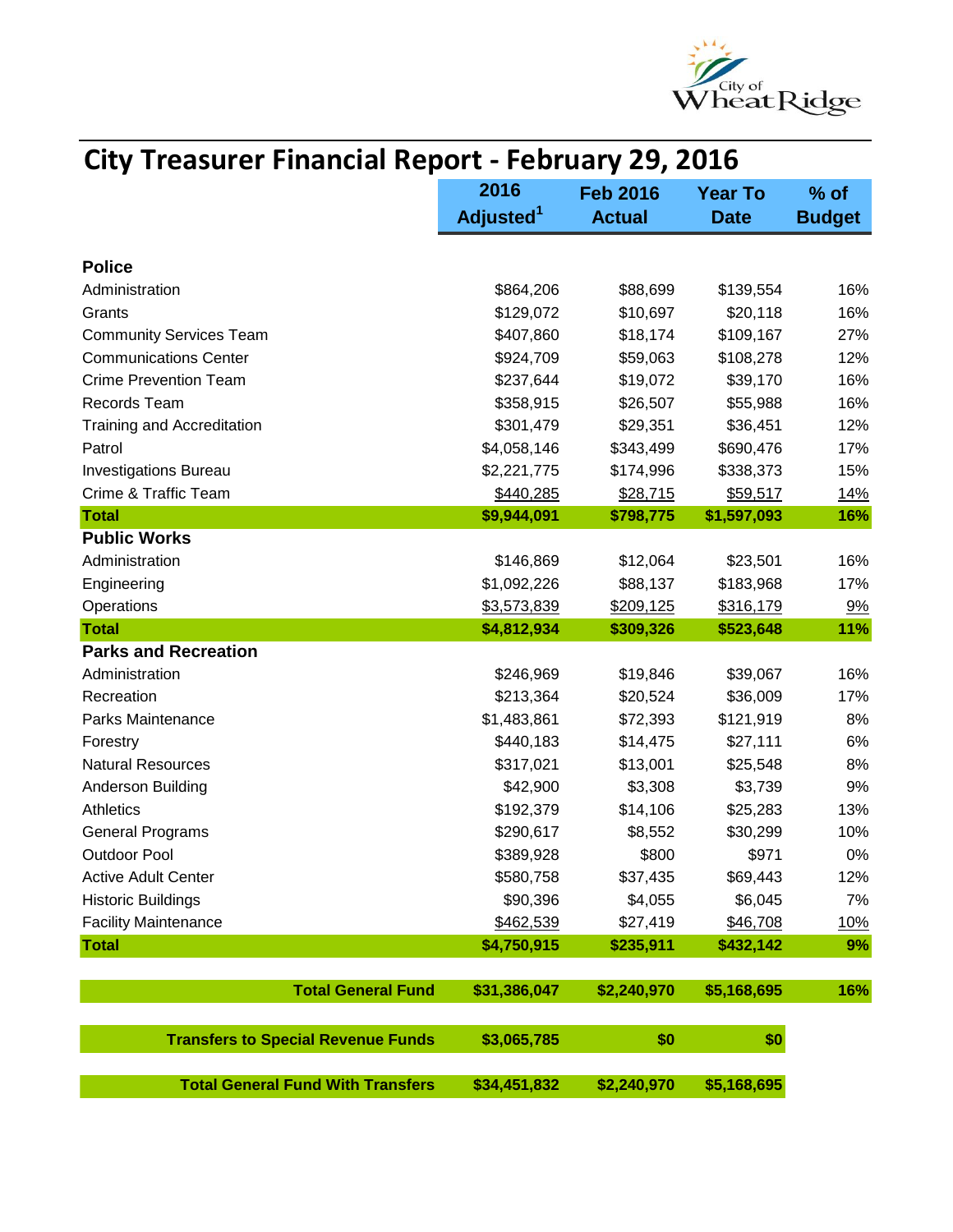

| <b>City Treasurer Financial Report - February 29, 2016</b> |                       |                   |                 |               |
|------------------------------------------------------------|-----------------------|-------------------|-----------------|---------------|
|                                                            | 2016                  | <b>Feb 2016</b>   | <b>Year To</b>  | $%$ of        |
|                                                            | Adjusted <sup>1</sup> | <b>Actual</b>     | <b>Date</b>     | <b>Budget</b> |
|                                                            |                       |                   |                 |               |
|                                                            |                       |                   |                 |               |
| <b>Excess of revenues over/under expenditures</b>          | \$2,452,588           | \$307,222         | \$2,765,914     |               |
|                                                            |                       |                   |                 |               |
| <b>SECTION 3: RESTRICTED FUNDS</b>                         |                       |                   |                 |               |
|                                                            |                       |                   |                 |               |
| <b>Fund Balance Ending</b>                                 | \$5,819,393           |                   | \$6,186,053     |               |
|                                                            |                       |                   |                 |               |
| <b>Reserved for Emergencies<sup>3</sup></b>                | \$1,078,000           | \$1,078,000       | \$1,078,000     |               |
| <b>Reserved for Channel 8<sup>4</sup></b>                  |                       |                   |                 |               |
|                                                            | \$202,496             | \$202,496         | \$202,496       |               |
| <b>Unrestricted Fund Balance</b>                           | \$4,538,897           |                   | \$4,905,557     |               |
|                                                            |                       |                   |                 |               |
| <b>Unrestricted Fund Balance</b>                           | 14.5%                 |                   |                 |               |
|                                                            |                       |                   |                 |               |
| <b>SECTION 4: SPECIAL REVENUE FUNDS EXPENDITURES</b>       |                       |                   |                 |               |
| <b>Capital Improvement Program (CIP)</b>                   |                       |                   |                 |               |
| Expenditures                                               | \$8,324,587           | \$33,404          | \$74,892        |               |
| <b>TOTAL EXPENDITURES</b>                                  | \$8,324,587           | \$33,404          | \$74,892        | 1%            |
|                                                            |                       |                   |                 |               |
| <b>Public Art Fund</b>                                     |                       |                   |                 |               |
| Expenditures                                               | \$0                   | <u>\$0</u>        | <u>\$0</u>      |               |
| <b>TOTAL EXPENDITURES</b>                                  | \$0                   | \$0               | \$0             |               |
|                                                            |                       |                   |                 |               |
| <b>Police Investigation Fund</b>                           |                       |                   |                 |               |
| Expenditures                                               | \$48,536              | \$0               | \$0             |               |
| <b>TOTAL EXPENDITURES</b>                                  | \$48,536              | \$0               | \$0             |               |
|                                                            |                       |                   |                 |               |
| <b>Open Space Fund</b>                                     |                       |                   |                 |               |
| Expenditures                                               | \$2,456,202           | \$61,035          | \$99,649        |               |
| <b>TOTAL EXPENDITURES</b>                                  | \$2,456,202           | \$61,035          | \$99,649        | 4%            |
|                                                            |                       |                   |                 |               |
| <b>Municipal Court</b>                                     |                       |                   |                 |               |
| Expenditures                                               | \$29,000              | \$962             | \$1,103         |               |
| <b>TOTAL EXPENDITURES</b>                                  | \$29,000              | \$962             | \$1,103         | 4%            |
|                                                            |                       |                   |                 |               |
| <b>Conservation Trust</b>                                  |                       |                   |                 |               |
| Expenditures                                               | \$585,035             | $\underline{\$0}$ | $\frac{60}{20}$ |               |
| <b>TOTAL EXPENDITURES</b>                                  | \$585,035             | \$0               | \$0             |               |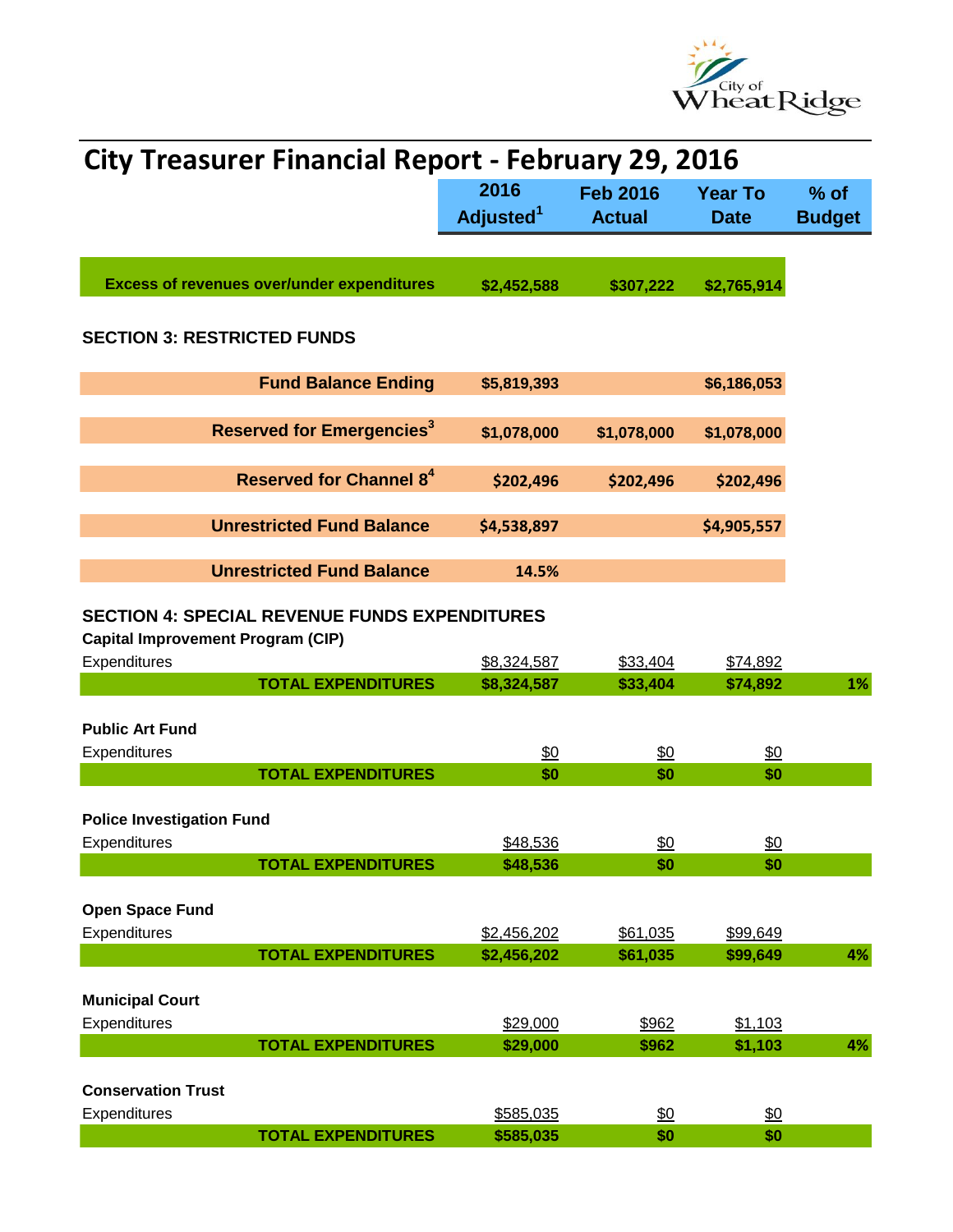

| <b>City Treasurer Financial Report - February 29, 2016</b>                                   |                                           |               |             |               |  |
|----------------------------------------------------------------------------------------------|-------------------------------------------|---------------|-------------|---------------|--|
|                                                                                              | 2016<br><b>Feb 2016</b><br><b>Year To</b> |               |             |               |  |
|                                                                                              | Adjusted <sup>1</sup>                     | <b>Actual</b> | <b>Date</b> | <b>Budget</b> |  |
|                                                                                              |                                           |               |             |               |  |
| <b>Capital Equipment Replacement Fund</b><br>Expenditures                                    | \$432,509                                 | \$12,057      | \$12,057    |               |  |
| <b>TOTAL EXPENDITURES</b>                                                                    | \$432,509                                 | \$12,057      | \$12,057    | 3%            |  |
|                                                                                              |                                           |               |             |               |  |
| <b>Crime Prevention/Code Enforcement Fund</b>                                                |                                           |               |             |               |  |
| Expenditures                                                                                 | \$408,016                                 | \$29,449      | \$60,264    |               |  |
| <b>TOTAL EXPENDITURES</b>                                                                    | \$408,016                                 | \$29,449      | \$60,264    | 15%           |  |
| <b>Recreation Center</b>                                                                     |                                           |               |             |               |  |
| Expenditures                                                                                 | \$2,382,401                               | \$187,897     | \$337,745   |               |  |
| <b>TOTAL EXPENDITURES</b>                                                                    | \$2,382,401                               | \$187,897     | \$337,745   | 14%           |  |
| <b>SECTION 5: SPECIAL REVENUE FUNDS REVENUES</b><br><b>Capital Improvement Program (CIP)</b> |                                           |               |             |               |  |
| Revenues                                                                                     | \$6,073,345                               | \$64,063      | \$847,683   |               |  |
| <b>TOTAL REVENUES</b>                                                                        | \$6,073,345                               | \$64,063      | \$847,683   | 14%           |  |
| <b>Public Art Fund</b>                                                                       |                                           |               |             |               |  |
| Revenues                                                                                     | \$96,340                                  | \$9,361       | \$76,582    |               |  |
| <b>TOTAL REVENUES</b>                                                                        | \$96,340                                  | \$9,361       | \$76,582    | 79%           |  |
| <b>Police Investigation Fund</b>                                                             |                                           |               |             |               |  |
| Revenues                                                                                     | \$68,216                                  | \$0           | \$92,842    |               |  |
| <b>TOTAL REVENUES</b>                                                                        | \$68,216                                  | \$0           | \$92,842    | 136%          |  |
| <b>Open Space Fund</b><br>Revenues                                                           | \$1,717,239                               | \$49          | \$1,224,925 |               |  |
| <b>TOTAL REVENUES</b>                                                                        | \$1,717,239                               | \$49          | \$1,224,925 | 71%           |  |
|                                                                                              |                                           |               |             |               |  |
| <b>Municipal Court</b>                                                                       |                                           |               |             |               |  |
| Revenues                                                                                     | \$107,622                                 | \$2,071       | \$87,729    |               |  |
| <b>TOTAL REVENUES</b>                                                                        | \$107,622                                 | \$2,071       | \$87,729    | 82%           |  |
| <b>Conservation Trust</b>                                                                    |                                           |               |             |               |  |
| Revenues                                                                                     | \$515,878                                 | \$58          | \$452,217   |               |  |
| <b>TOTAL REVENUES</b>                                                                        | \$515,878                                 | \$58          | \$452,217   | 88%           |  |